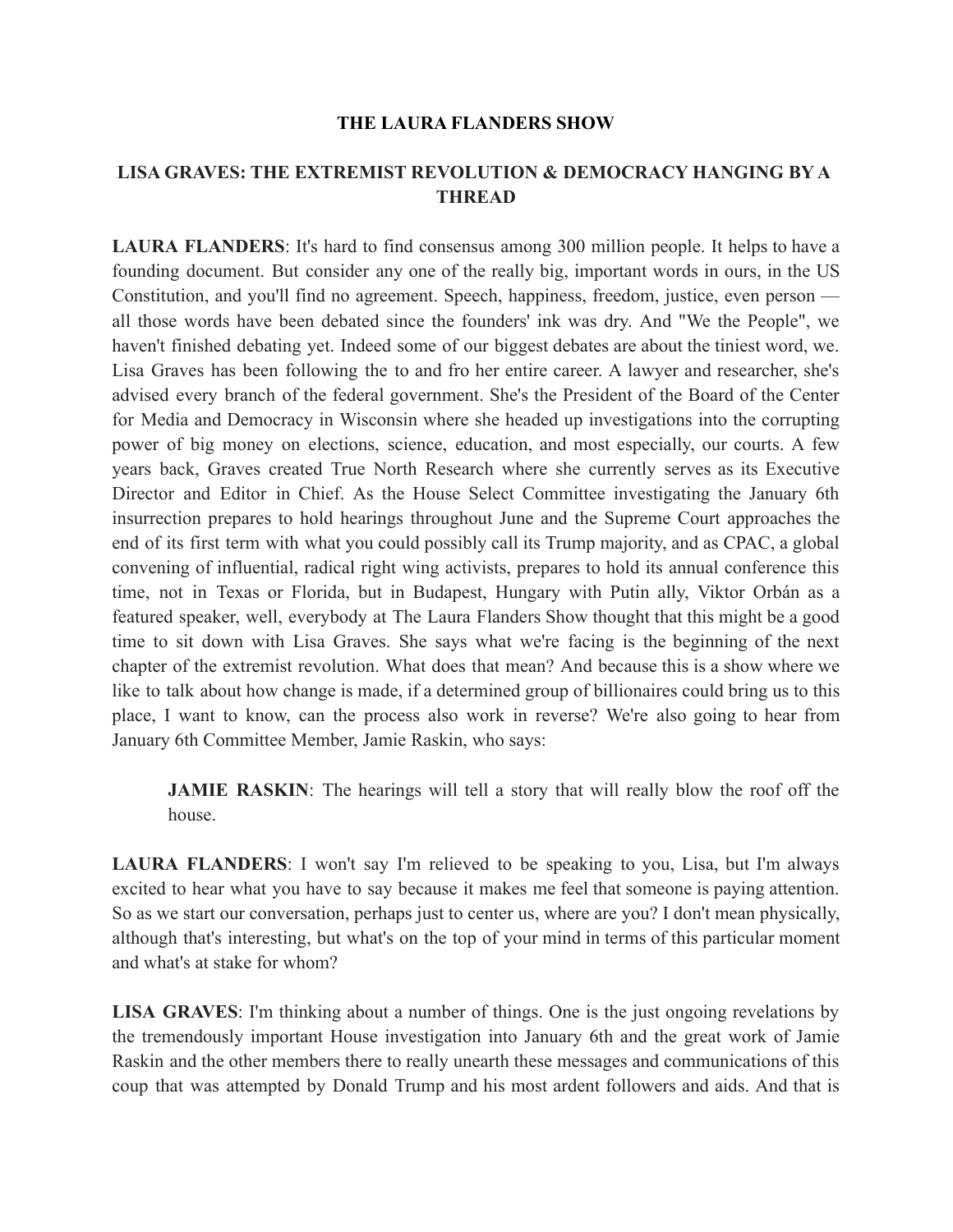certainly top of mind because we have never seen anything like that in the history of our republic. And we know that Trump's allies and Trump himself, they are working hard to try to shut down that investigation through the 2022 midterm elections. If they take the House, they will end that investigation, that vitally important investigation into this effort to overturn our democracy to basically have a coup. And to have a violent coup at that with what was happening on the Hill on January 6th. But I'm also thinking a lot about what's happening with the Supreme Court and the sort of silent coup that has happened there in terms of the way this right wing faction now dominates our highest court and what they are planning to do to our rights in these coming months. So those are the two things that are most on my mind. And then I also worry quite a bit about Steve Bannon, his continued efforts to seed a global sort of nationalist, white supremacist type of movement and how that CPAC conference that's coming up in May feeds into that narrative of indoctrination of Republicans to go along with this assault on fundamental democratic principles in America.

**LAURA FLANDERS**: In their promotional video, CPAC's Hungarian host organization say that American and Hungarian conservatives are united by ideas of home, God, family, all ideas that they claim are under attack.

**MIKLÓS SZÁNTHÓ**: We are really proud that in cooperation with the American Conservative Union, we will bring CPAC to Hungary next spring. We can see and feel that American, European and Hungarian conservatives are united by the idea of God, home, family, and we can also see and feel that these values are under attack.

**LAURA FLANDERS**: Hungary is a country where Viktor Orbán as Prime Minister has conducted purges of gay people and Jews and anybody smelling of leftism of any kind. There've been horrendous assaults on Roma people, on the so-called, Gypsy people, in the region, and of course the treatment of immigrants that we've seen. By moving their conference, the Conservative Political Action Committee, to Hungary, what are they signaling? And what do those words, home, God, family, mean to them and the Hungarians?

**LISA GRAVES**: That terminology, that sort of fatherland, homeland rhetoric is well known in history from the 1930s. And to embrace such a repressive leader of a country as someone to be followed by Americans here is genuinely astonishing. American generations earlier fought against that, that sort of fascistic type of government, fought in World War II against fascism. But now we're seeing this fascism redressed as some sort of modern form of democracy when it is antithetical to true democracy. This notion that Fox, that Tucker Carlson, the Swanson TV dinner heir, would give his platform to Viktor Orbán, that CPAC would give their platform to Viktor Orbán. It really signals a determination to try to move this country away from having a thriving democracy and to sort of normalize a sort of almost dictatorial type of presidency.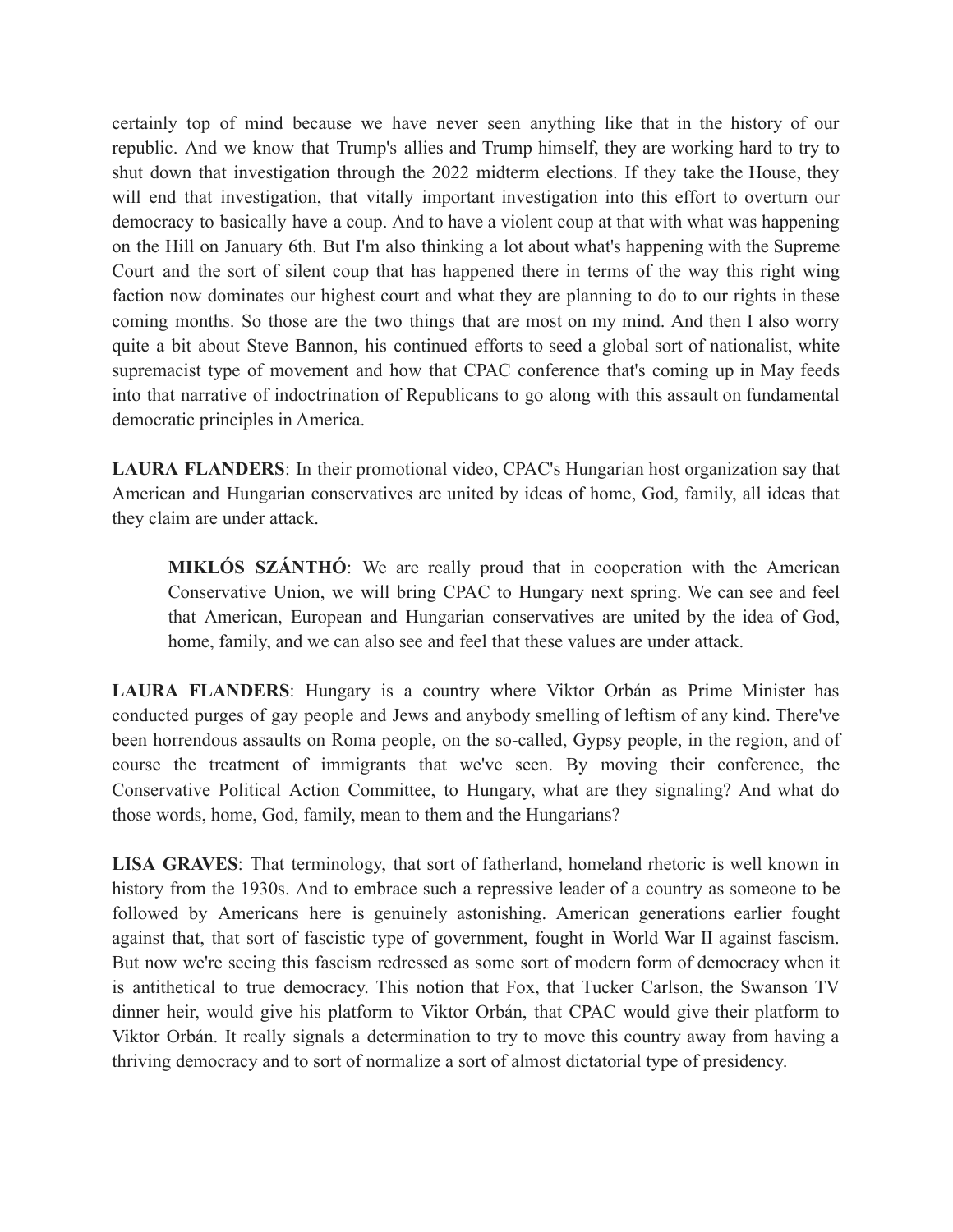**LAURA FLANDERS**: And going to Hungary in the middle of a war in Europe where Viktor Orbán is on the Putin side, it speaks to, in a sense, a restarting of a century, going back to a period before World War II, before the legislation of the 1960s. Hungary's never seen that kind of liberal legislation and it does seem to me that the organizations that you follow fancy rolling back the clock on all of that. How far have they succeeded in rolling back the clock? And what role does today's Supreme Court play?

**LISA GRAVES**: The judges that Donald Trump has put on the United States Supreme Court which now form a faction, a majority faction on that court that is genuinely extreme. And they were chosen not to be fair judges. They were chosen with the hope with the intention that they would reverse a century of legal precedents, precedents that Americans rely upon. All the other courts basically have to take the cases that come to it and issue rulings on it. The Supreme Court chooses which cases it hears. It receives thousands of appeals every year and it chooses only 90 cases, about 90 cases to rule on, to have oral argument on and issue a written ruling on. And it has chosen that Citizens United decision to pick that case out in order to destroy campaign finance law or anti-corruption law in this country in ways that are consistent with what Charles Koch wants. They picked out a case about the Voting Rights Act in order to destroy the enforcement provisions of the Voting Rights Act in 2013, which has spawned these hundreds of repressive bills to make it harder for Americans to vote that have been fueled by Trump's lies about the election, the big lucrative lie. They picked out a decision, a case involving gerrymandering, or the map drawing, in order to take away and limit the power of federal judges to set aside these unfair maps that install minority rule in states and basically have overrepresentation of Republicans in Congress, despite the fact that they do not hold those same majorities in state registration. And now they've chosen decisions like a decision involving Roe v. Wade with the view toward overturning 50 years of precedent, and another case that is coming out this year to attack and limit the power of the EPA to regulate climate as we're witnessing with our own eyes documented, demonstrated consequences of the climate changes that are underway and we desperately need to have a federal government empowered to do something about it.

## **LAURA FLANDERS**: What would that take?

**LISA GRAVES**: Well, that's going to take having substantial progressive majorities who are willing to make sure that our courts are staffed with people who are fair and who do not have this regressive, repressive, narrow view of our Constitution, who do not have an agenda to roll back the rights of American women, LGBTQ rights, to roll back our regulatory rights, the power that we have and justly have to regulate corporations, which are artificial creatures of the state who do not have the same rights and should not have the same rights as actual human beings. We need to have the willingness to, I think, expand this court. It's nine justices, it's not set in the Constitution that it be nine, it could be 15. The court should look more like the American people. It shouldn't just be a bunch of Ivy League judges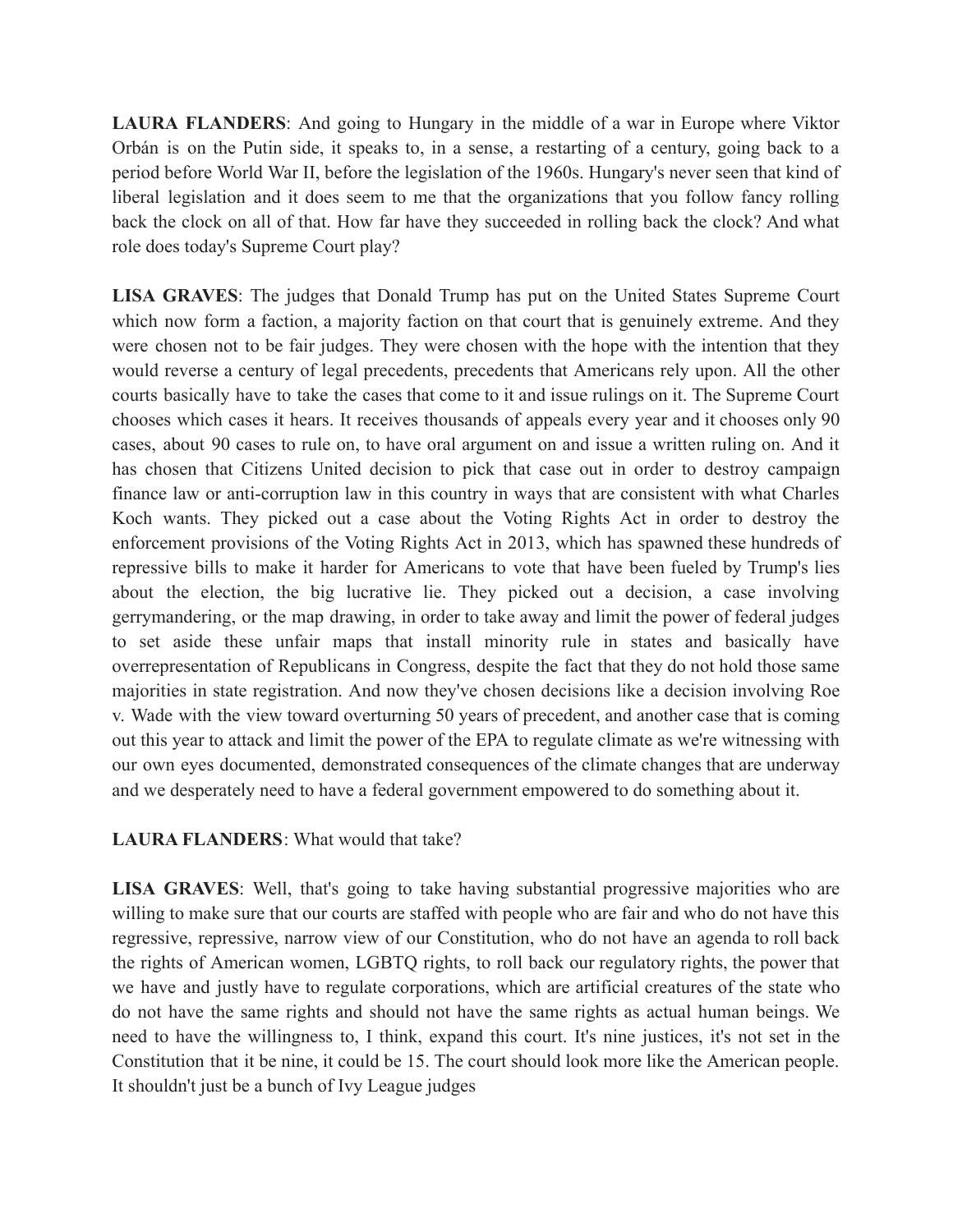**LAURA FLANDERS**: Does the confirmation of the court's latest justice, Ketanji Brown Jackson, make a difference?

**LISA GRAVES**: It absolutely makes a difference to have her on the court because in part, this court has never had a Black woman serve as a judge. I think it's really important from that standpoint. And she's someone who is, who's shown herself to be someone devoted to facts and law and fairness. But it doesn't change the majority. It doesn't change this faction. But it holds off the expansion of that faction and gives us a toehold for pushing back that faction and outnumbering them ultimately.

**LAURA FLANDERS**: It's an inside and an outside strategy as Jamie Raskin and others on the House Select Committee into the January 6th insurrection have said.

**JAMIE RASKIN:** This was not a coup directed at the president. It was a coup directed by the president against the vice president and against the Congress. No president has ever come close to doing what happened here in terms of trying to organize an inside coup to overthrow an election and bypass the constitutional order. And then also use a violent insurrection made up of domestic violent extremist groups, white nationalists, racist, fascist groups, in order to support the coup.

**LAURA FLANDERS**: There was both the attempt to bypass the constitutional order at the level of the elections and counting the votes and alleging fraud when there wasn't any. And there was the sort of fueling of an outside the Capitol mob of white supremacists and others that you've mentioned. What we're hearing from Jamie Raskin now is that the findings that we're all going to, with any luck, get to hear more about in June will, as he put it, "blow the roof off the house." What are you most listening out for? And are you still able to be shocked by what you're hearing?

**LISA GRAVES**: In terms of what's happening with that investigation, I mean, more documents, audio, we're already seeing some of that in the revelations about Ginni Thomas's role in using her power to try to influence Mark Meadows and Trump to overturn the election, who was paying her salary, who was paying her consulting fees, who has been paying her all these years as she has played this significant role in trying to influence who gets into the Trump White House and who gets fired from it. This is the wife of a justice on the United States Supreme Court who was actively fomenting insurrection in this country. And she's part of that outside-inside, I suppose, component. My hope is that those sorts of revelations will break through the sort of fog of just malaise and fear and worry over the economy and of the pandemic to really help wake more people up to the fact that our democracy is hanging by a thread. And there are people in the Republican Party who want to cut that thread. Donald Trump is chief among them but he's not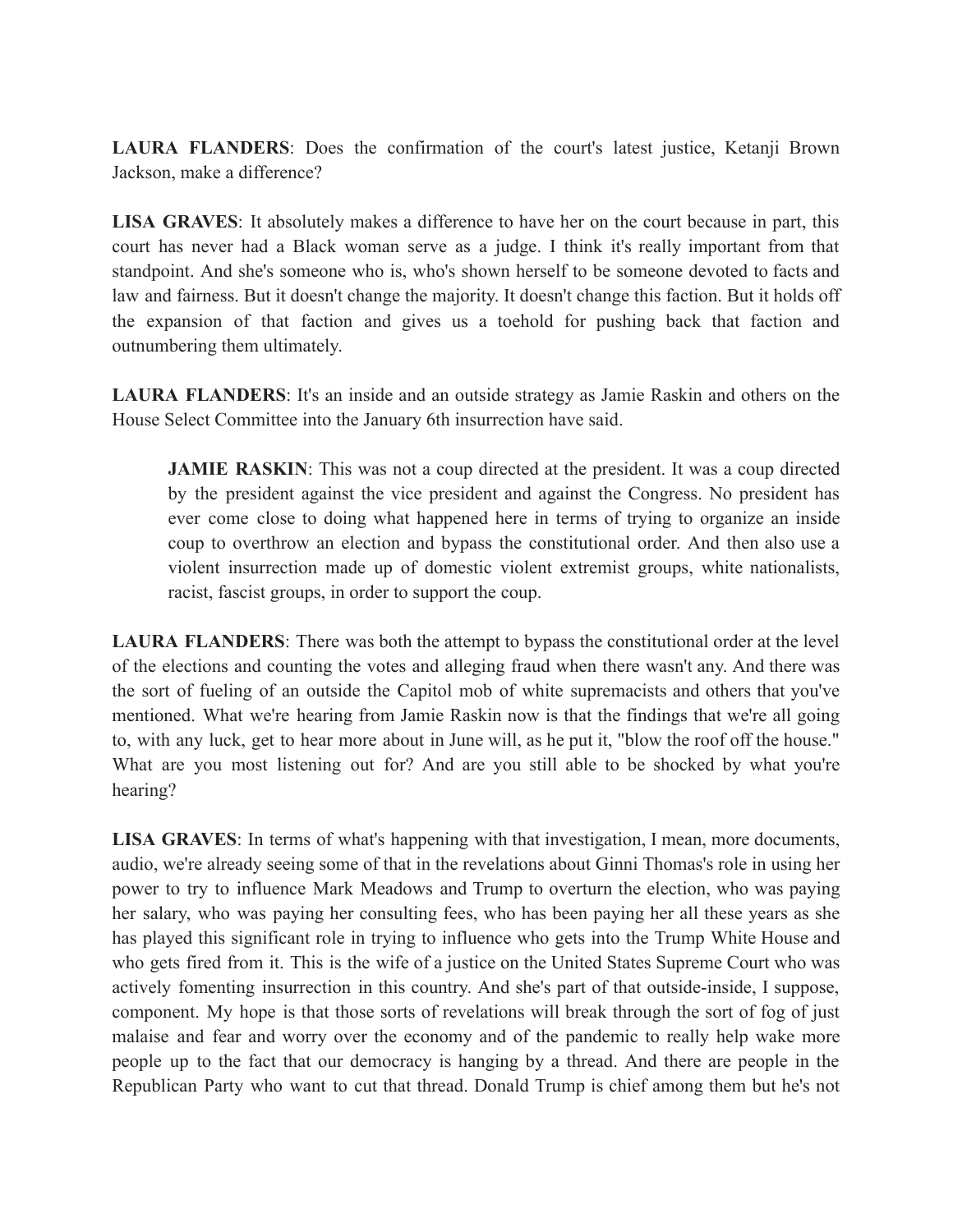alone. He has extreme partisans who have very extreme views, who are willing to do whatever they can to help themselves stay in power and help him stay in power and that includes fundamentally destroying our very democracy.

**LAURA FLANDERS**: Let's hear from Congressman Jamie Raskin.

**JAMIE RASKIN:** It is a mistake to think that the right wing, by which I mean the Republican Party, by which I mean the extreme right wing 'cause it's all the same today. It's a mistake to think that they don't operate on ideas because they do. They operate on very elaborate, detailed minute conspiracy theories. It's a race between the popular will and their control over anti-democratic instruments like voter suppression, the gerrymandering of our districts, the filibuster in the Senate, court packing, right wing judicial activism. We need to be mobilized like hell for the 2022 elections. It's either going to be a Democratic majority or Republican majority, that majority is going to be sitting in Congress in 2024 when the electors come in.

**LAURA FLANDERS**: Well, that's what the Congressman has to say. Back to you, Lisa, we are in the run-up to midterm elections. Jamie got himself elected. I believe that the vote still matters, even if our democracy is hanging by a thread. But you do have to wonder, if we have seen a popular movement over our lifetimes and in the last few years around equal justice for people of all races, around gender justice for people of all genders, around the climate for urgent action now, even at the level of corporate boards, how have a minority, albeit with a lot of money, managed to influence so many to believe that their lives are on the line to the point where they would go and rush the halls of Congress as they did January 6th? And more benignly around the country, feel as afraid as many of them do, as angry as so many of them do, enough to sign up and get active at school boards and libraries and boards of elections, and none of that has actually turned out to be benign, how do they do it? And what do they have that the other side doesn't have?

**LISA GRAVES**: This circumstance that we're in is really fueled in part by Fox and OAN and these right wing outlets that have no fairness doctrine, that basically Charles Koch and his buddies helped wipe away so that they can basically preach propaganda without giving any alternative or reality to it. And so you have these entities that masquerade as news outlets. And the related pieces, as we've learned from some of the analysis of Facebook, is how potent anger is in motivating people. How anger is something that spreads like poison. And what you've seen now is that someone like Donald Trump who I personally believe is not just amoral but immoral, someone who is so venal, so selfish, so unworthy of any public office that he has now seen that he can basically use hate and anger like an ATM, to just keep pushing that button to get more cash, to get more money in order to fuel his own vanity and fuel his very dark vision and his lies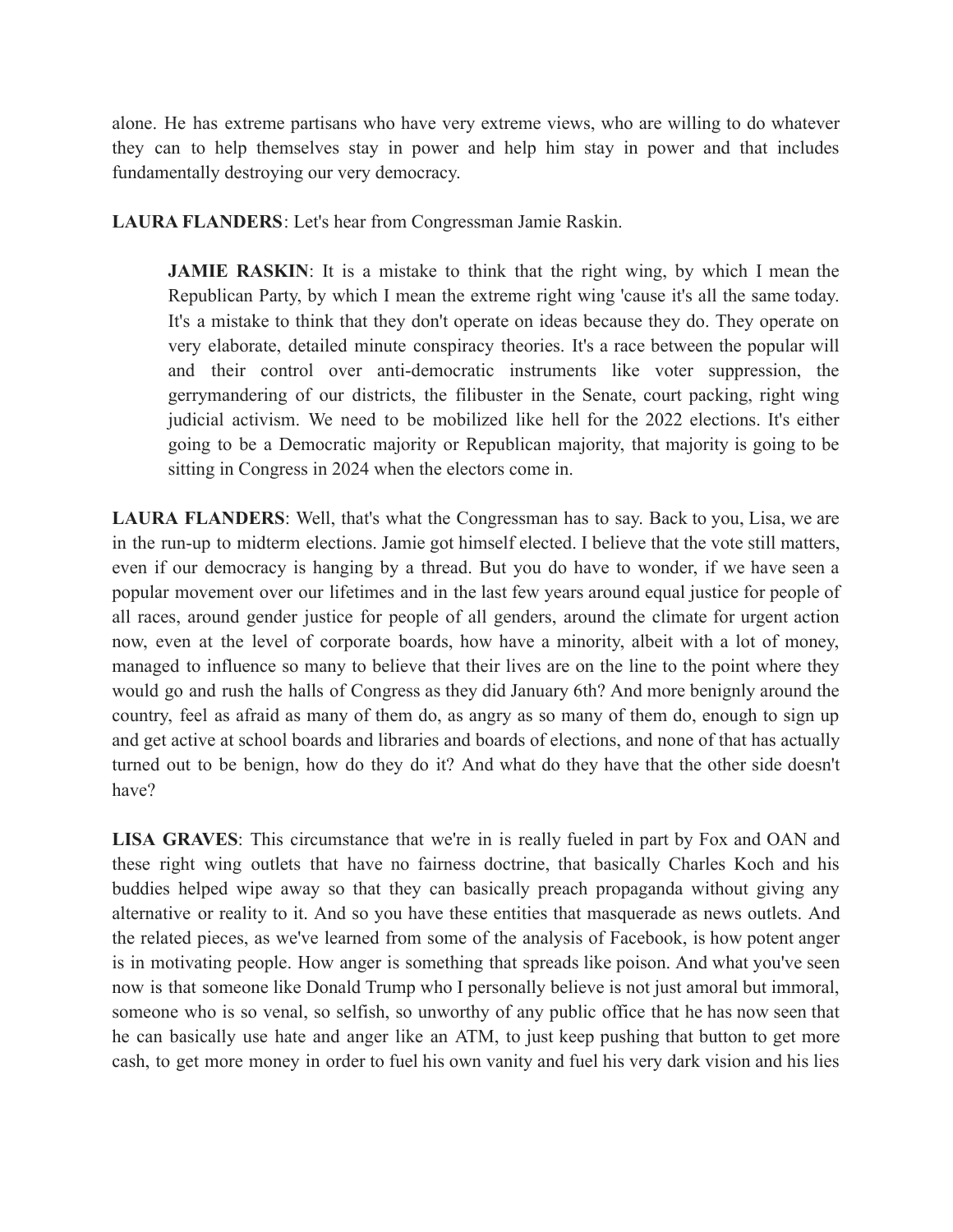about this country and our world, and how so many people can be preyed upon or are gleefully embracing those lies because it fits their own bias, their own bigotry.

**LAURA FLANDERS**: I'm reminded though, Lisa, it wasn't always this way. I mean, there was a period when you and I were much younger and people on the right, including many that you've named, were in the wilderness. And they, at that time, and I'm talking about the 1960s, came together to envision how they would get from where they were then to where they are now. They may not have plotted it exactly, but they identified the need to influence the media, to influence policy. They created organizations to do all of those things, many of which you have tracked. Is this a process that can work in reverse? Do people on the progressive side need to look very closely at what the right did? Because it could be reverse-engineered.

**LISA GRAVES**: I say it takes a lot of money to sell a lie but they have spent a lot of money to sell those lies. It's not as costly to tell the truth although it can be costly at times. But in some ways it's sort of amazing that it's taken them this long to get to this point because they've spent so much money. And that's because I think that they continue to genuinely be at odds with the will of most Americans, what most Americans want. For example, abortion is very popular in terms of women being able to make their own decisions. It's supported by 60, 70, 75% of the American people. Abortion is more popular than President Biden or President Trump. Abortion is a more popular right or more popular thing than many politicians. And yet because there are some right wing funders, hedge funders and others who are so anti-choice, who have put so much money into these elections, backing these right wing politicians, put so much money into putting, helping to install these extreme anti-choice people on the Supreme Court, we are at a moment where the Supreme Court may well reverse Roe and these state legislatures that are beholden to these same billionaire interests may well expand the opposition to Roe to even take away the right of abortion in the case of rape or incest. But it's not because the majority of people want it. It's because a very few number of wealthy people who are spending their money very strategically have put those pieces in place.

## **LAURA FLANDERS**: So what do we do?

**LISA GRAVES**: Yeah, so, that's right. So my hope is that as these decisions come down, this decision this summer on Roe v. Wade, the people, even if you're momentarily discouraged and outraged by it, that you not give in. That we not give in, that we use this as organizing, vital organizing to repel these extremists. That we use these moments coming up to really organize and to insist that the majority, the progressive majority, the majority in favor of equality, the majority in favor of great public schools, the majority in favor of making sure that women have reproductive rights and right to privacy, that we dominate in our elections, that we are able to elect people at every level of government who support these values and are not beholden to these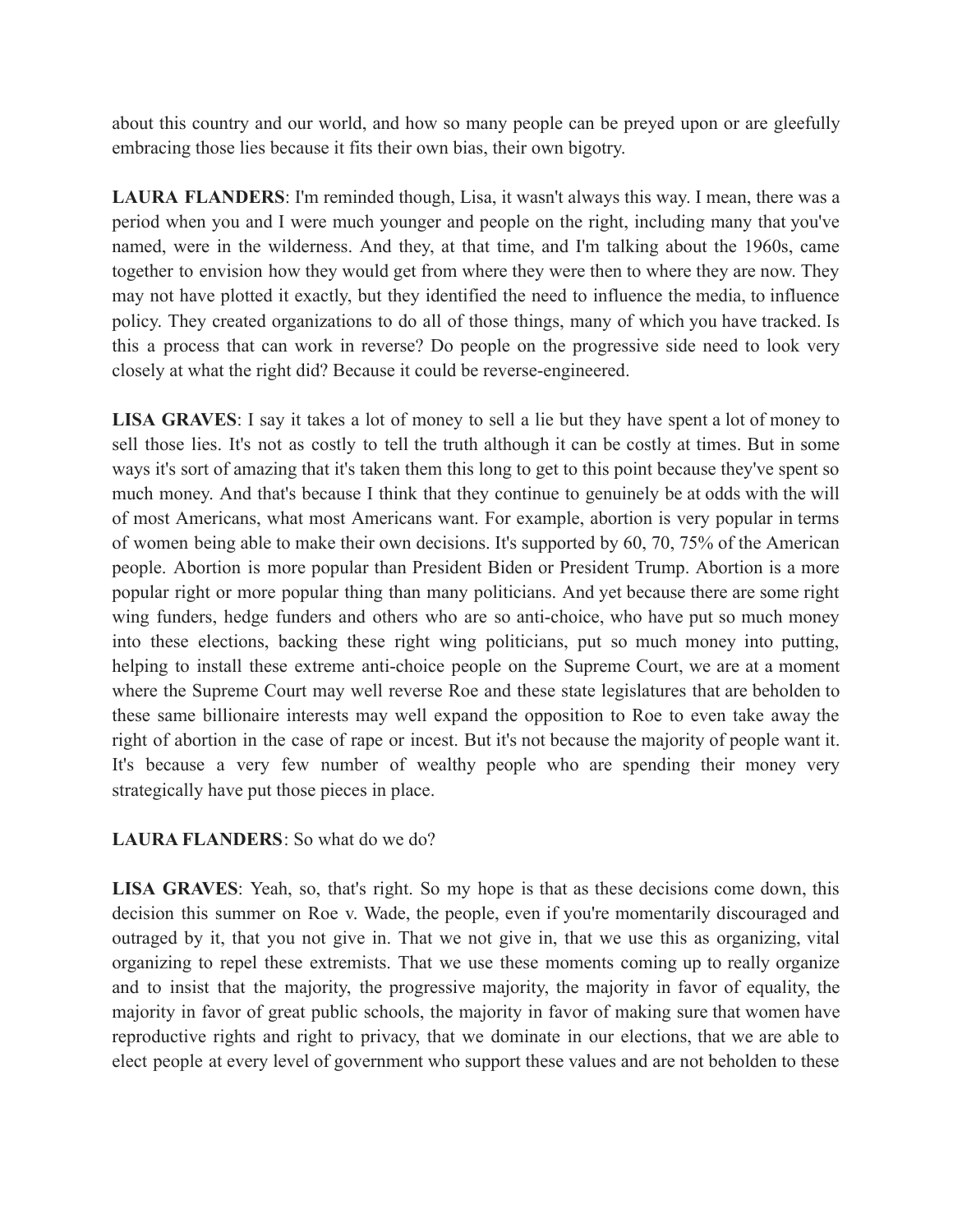super rich regressive billionaires and are not beholden to this repressive point of view that's just out of step with human rights and basic rights in this country.

**LAURA FLANDERS**: What do you think is at stake for whom in this moment and why do you care so much?

**LISA GRAVES**: What's at stake is our democracy and our future. And it's not just this idea, this abstract notion of our democracy, it's really our freedom. Our freedom to pursue our dreams, our freedom to marry whom we love, our freedom to make sure that our friends and colleagues and family are treated equally and fairly and not attacked because of their race or because of their sexuality. What's at stake is our ability to defend and protect this planet. Democracy is not just a structure in and of itself that's valuable, it is, but it's a structure that is devoted or at least supposed to be devoted to human freedom, to human opportunity. And to making sure that human beings, not corporations, and not just a few human beings, a few rich human beings, can make decisions about our lives. And so, it really is, I guess, at the end of the day, Laura, it's about love and love for our fellow humans and love for this planet which is why we cannot give up. If we have a setback, we cannot let it defeat us. And as my hero, Frederick Douglass, said, "Power concedes nothing without demand. It never has, and it never will." And we just have to make our demands louder. More forceful, more determined than some of these squeaky wheels who are being fed lies by this billionaire-backed lie machine. If these repressive forces come to power in the presidency, in Congress, in the court, and we allow them to dominate us, I don't think we'll ever get our democracy back. And I think we will not just lose our freedoms but we'll lose this beautiful, amazing, gorgeous planet we live on because greed and selfishness will be the predominant value.

**LAURA FLANDERS**: Lisa Graves, thank you so much for your work. Thank you for spending this time with us. Really appreciate it.

**LISA GRAVES**: Thank you so much, Laura. It's an honor to be on your show. Thank you so much.

**LAURA FLANDERS**: It's hard to have a conversation about democracy without sounding awfully partisan. After all, one of our two major parties has the word democracy right there. But I think having traveled as much as I have around this country and the world that there are all sorts of people who vote in all sorts of ways, who care about themselves and their families, and the places they're from, and their histories, and their futures, and their water, and their air. And they care about having a say in all of those things. And to me, that's what democracy means. So I will quibble with Lisa Graves about one thing. You know where she says that it costs a lot of money to sell a lie? She's right. But it costs a lot of money to make space for a more complicated story about truth too. Which is why I'm so glad that we have public television and public media